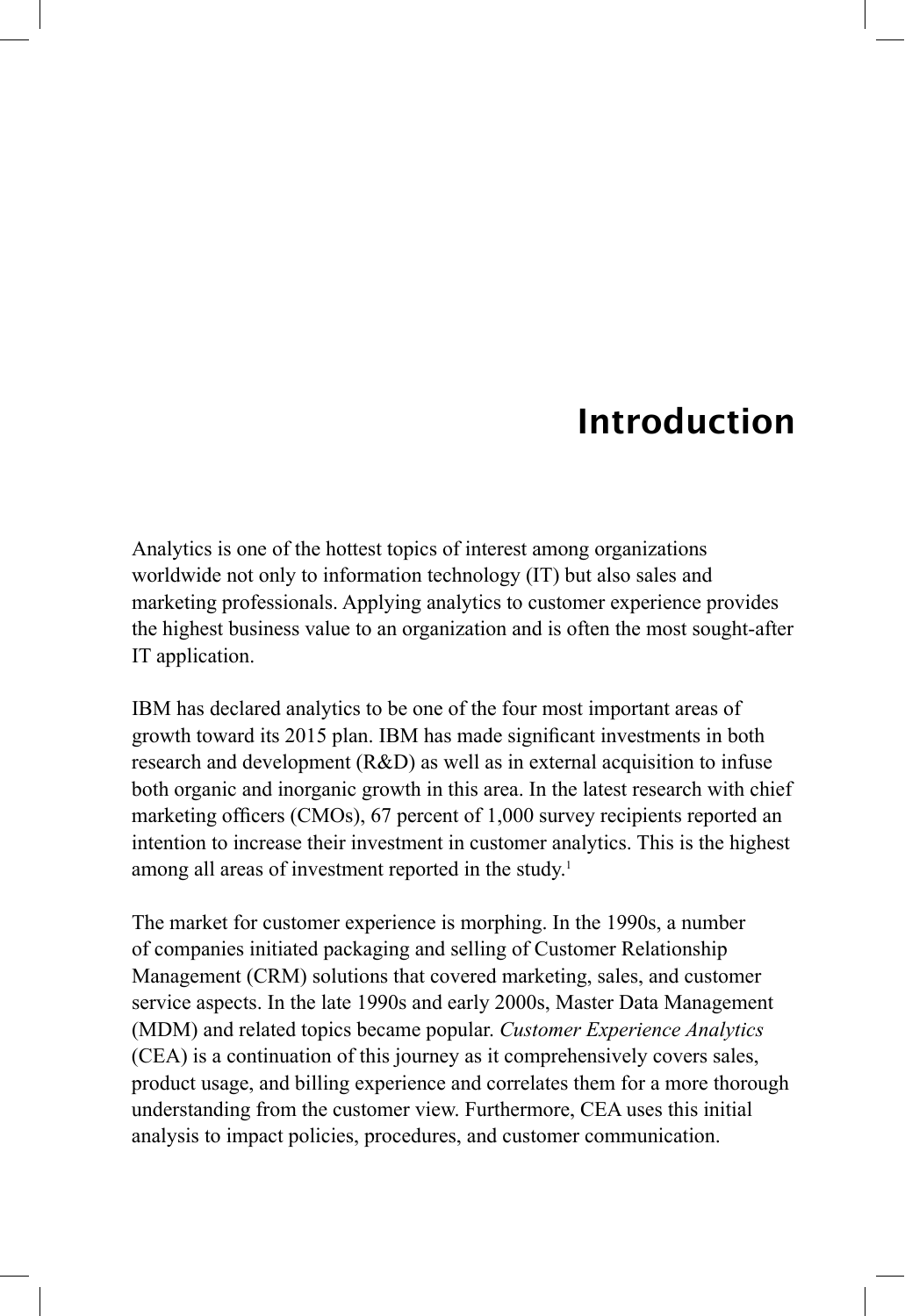## **What Is Good Customer Experience?**

Let us start the discussion with an understanding of good customer experience. In our daily lives, we come across hundreds of companies. With all the automation and multi-touch points, we often encounter good or bad interactive voice responses (IVRs), web sites, and call centers as we deal with our services providers, whether they are banks, airlines, telecommunications companies, investment brokers, or health care providers. We spend hours pouring out our experiences into social networking sites for others to know whether we liked a restaurant, a holiday resort, or a store. It does not take a long time for us to observe, judge, and differentiate good or bad customer experience. We often return to the organizations that provide good customer experience, and we declare it publicly by selecting the "like" option on Facebook.

How do we characterize good customer experience, and how can it be sensed by the serving organization? What makes us like or dislike an organization so much that we explore public ways of expressing it?

### *First Impressions*

Fred Wiersema has posed six important questions:<sup>2</sup>

- 1. Can your customers find you?
- 2. Is your first impression memorable?
- 3. Do you get in the way when people are buying?
- 4. Are you sending unintended messages?
- 5. Are your products intuitive?
- 6. Do you show your customers a united front?

As we move from brick-and-mortars to e-commerce, these first impressions are still important in consumer purchase criteria. A lot depends on how we judge a product or service through our first impressions. This point is true not only for impulsive purchases but also for well-thought-out, well-researched, big-ticket items. We look for simplicity and respect in our first interactions. We look for memorable experiences. We sometimes eliminate products based on simple and trivial criteria.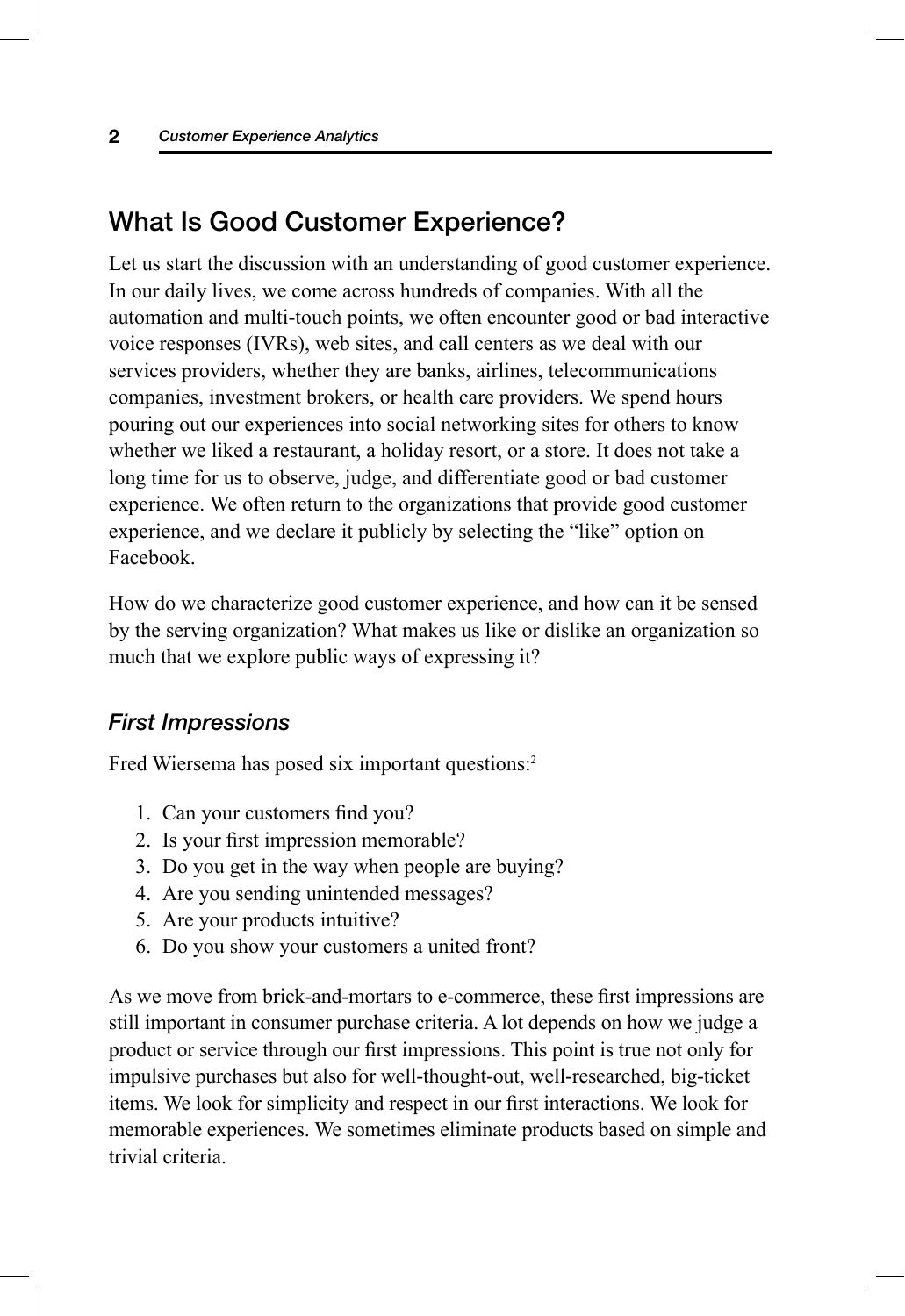The questions listed above are easy starters to understand and differentiate a good customer experience from a bad one. So how do we analyze and differentiate between a "memorable" experience and a "bad" experience? Fortunately, customer touch points provide us with a lot of associated data: How many customers abandon purchases after reaching shopping carts? How many times do we ask customers to type the same information? How much do we trust our customers? Do customers stop shopping when we start asking for a credit-card number during a free trial? In our highly instrumented customer experiences, some of this associated data can be collected, collated, and analyzed. It provides us with insights about how the customer is perceiving the product and the customer contact.

### *Service on Customer Terms*

In today's automated world, customers like to receive service on their terms. If I value *self-service*, I would be delighted to find my bank account fully accessible to me after dinner for any transaction. However, if the only way I deal with a bank is to visit the friendly bank branch in my neighborhood, the late-night web site access provides me with no extra value. If I have a complex customer relationship with my broker with many accounts for many members of my household, integrating all the accounts under a single login would be great. However, if I have a single account, I do not need account consolidation.

Over the years, many hotels tried copying the Ritz Carlton Hotels' legendary capability to remember past customer experience with the hotel chain, including little details across visits, so that service would be personalized and enriched for customers making frequent visits. Does every customer like that level of personalization? For my short business trips, I am interested only in a speedy check-in, and I often ignore the poor clerk peering through his screen and saying "It is nice to see you back" or remembering a preference I expressed once in a blue moon and have no reason to replicate.

If I reach the hospital in an emergency, my expectation for a warm welcome is a fast check-in process and rapid delivery of medical expertise. Folks at a call center organization in India once told me they send birthday greetings to all their customers. They were confused when many of their customers gave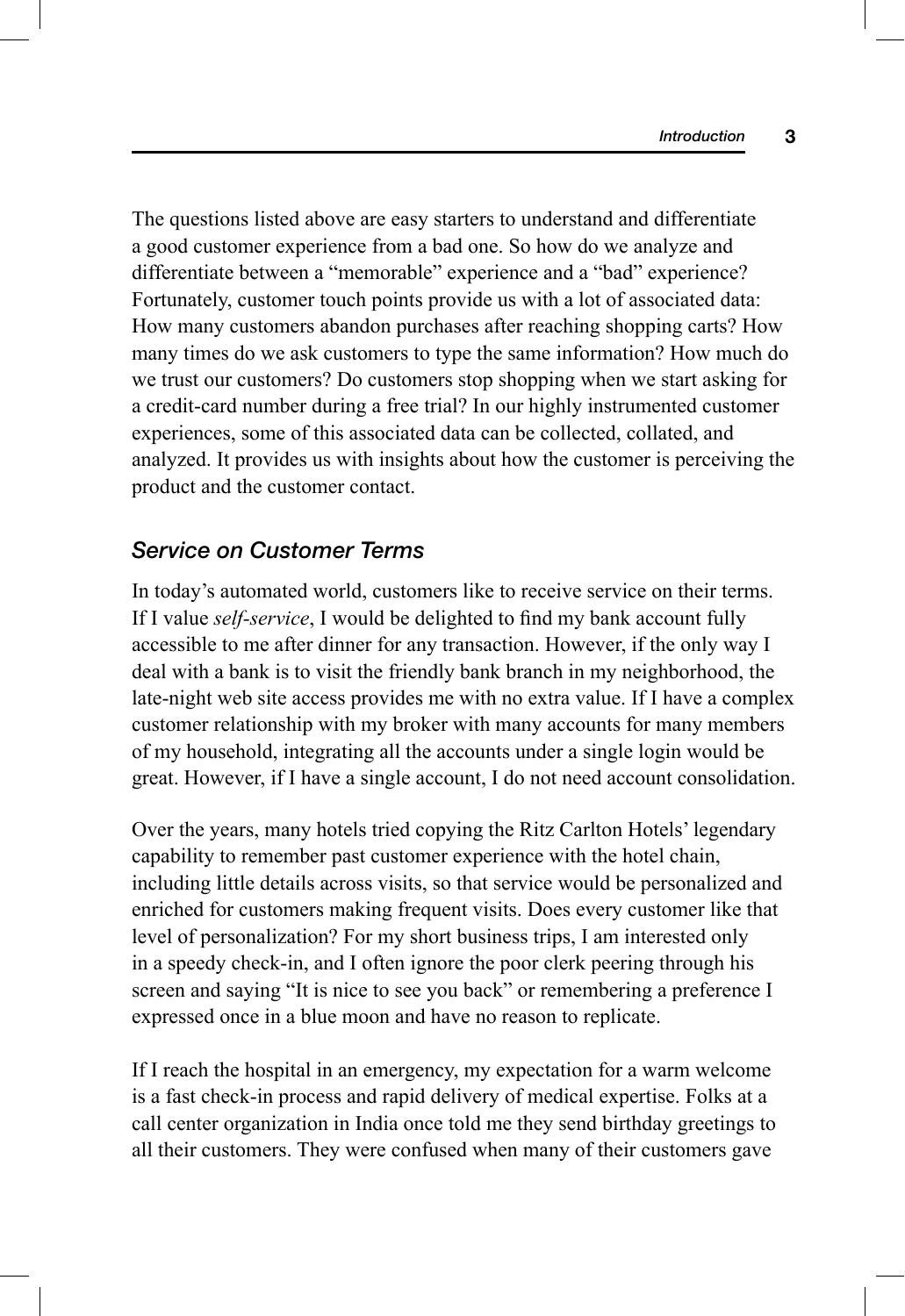#### **4** *Customer Experience Analytics*

them the feedback that they would rather receive fast service than a birthday greeting card.

How do we discover these customer expectations and preferences? How do we measure and improve customer experience by aligning our products and services to what customers expect?

### *Customer Differentiation*

We have customers, and then we have premium and VIP customers. We often break rules for our most important customers or, better still, have different rules for different levels of customers, thereby rewarding those who provide us with the heaviest revenue. A leading telecommunications organization found that 8 percent of its customers contributed 45 percent to its revenue. Any churn among these 8 percent customers represented a major revenue impact. At the same time, cultivating and harnessing such premium customers gives us the best way to protect our revenue base.

Premium customers are not always that easy to identify. Members of a household may make purchases using their individual accounts; however, money and decision-making might be centralized or collaborative. Changes in marital status or kids off to college may continue to follow old accounts despite new hierarchies. As employees of corporations make personal purchases using discounts offered through corporations, and then leave one job to join another, customer accounts go with the employee—with or without the discounting—depending on how we track the corporate accounts. One of my publishing customers told me that a large number of the company's corporate customers use public emails for customer communications. It was not clear to them which customers were using proper corporate subscriptions. As we move to medium and large enterprises as customers, finding premium customers is even more challenging amid departmental or corporate contracts, mergers and acquisitions, and other corporate events. How do we stitch the customer experience and payment information together to identify and manage our premium customers?

In addition to the customers, the supplier customer records may be equally broken down. How do we find these customers, if the revenue is counted in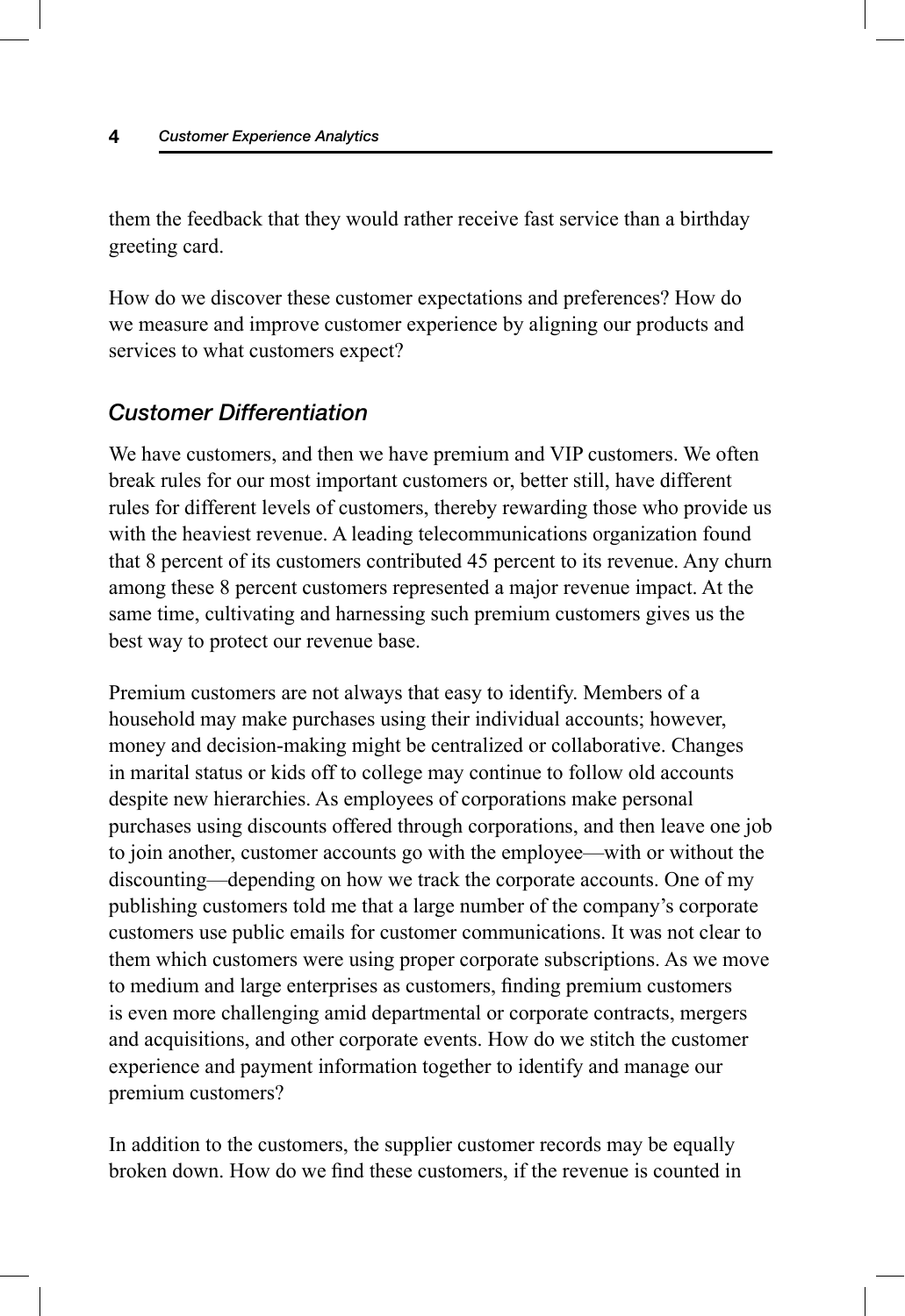different ways in different business units or if the customer definition changes from one business unit to the next? Let us say that we have identified the premium customers. Do we now have a way to provide differentiated services to them? How do we design policies that differentiate these customers? How do we apply these policies consistently across the touch points, so that the premium customers feel the difference? How do we measure whether the differences lead to an impact in customer loyalty level?

### *Management of Opinions and Sentiments*

A century ago, all calls were routed by operators. Each operator knew the people who called by name and knew their personal details. Bank employees knew their customers by name and face. I remember walking to an airline gate just two decades ago, and the airline staff bent their rules to let me board an airplane in the middle of Christmas rush because I was their most frequent traveler that year. As organizations have consolidated and automated their customer-facing functions, this personal touch has disappeared. However, the positive and negative sentiments are still present in the buyer–seller interactions.

Would a self-service system provide me with a personal touch? How do we express empathy via a web site? How do we identify an angry customer or a destructive buzz in the marketplace? How do we analyze and sense customer sentiment and use the information to drive better customer service? While a service provider may offer a faceless web site, the customers can gripe about it on Facebook or Yelp.

I got hooked to an Indian TV show and found it had a fan club on Facebook. In this case, the fan club members were in their teens and early 20s, and they were drawn to the show because it depicted the story of office romance and humor. Facebook provided a perfect channel for them to discuss the show and offer opinions back to the performers. However, someone not very familiar with the power of Facebook decided to convert the show into a family drama. It was fascinating to watch the sentiment transform overnight with negative comments, petitions to boycott the show, and appeals to the writers to change the show. As we can easily expect, the show was soon canceled because it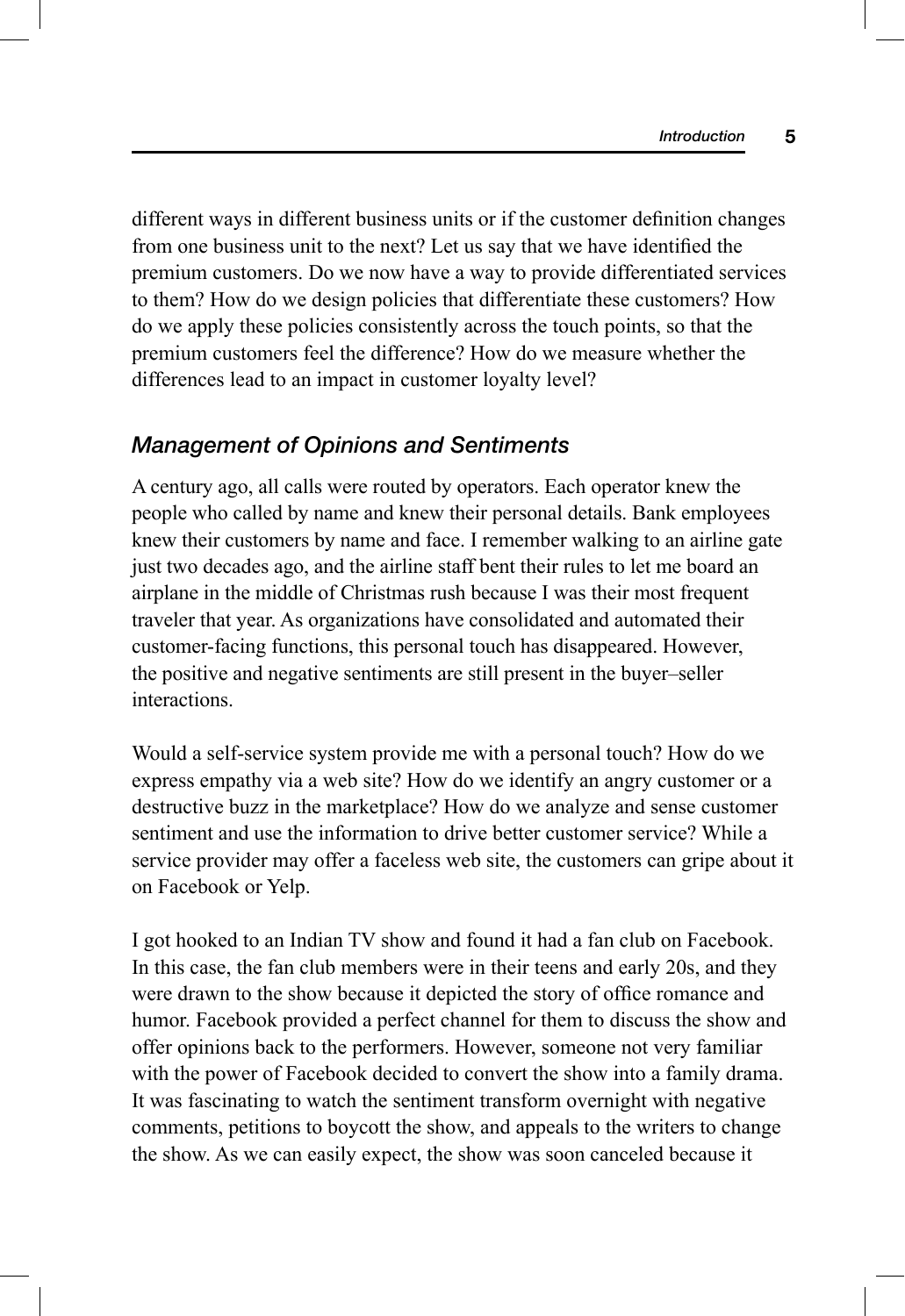#### **6** *Customer Experience Analytics*

could not manage the negative sentiment and demands to change the story and the focus of the show.

More recently, we have seen Facebook and other social networking sites, such as YouTube and Twitter, provide important media outlets for political change in the Middle East. We should recognize customer sentiment in social networks during product launches and use it to fix product problems.

## **Analytics to Drive Customer Experience**

The business capabilities offered through analytics are changing rapidly. Customers are increasingly connected with their suppliers using a variety of electronic touch points—web browsers, interactive voice response, wireless devices, and kiosks are a few examples. Customer experience can be altered through these electronic touch points in real-time. Also, customers have access to a variety of methods to publicly express their satisfaction or disappointment, in real-time worldwide. The associated data is accumulated by the supplier organizations in petabytes. This data must be sorted, correlated, analyzed, and acted upon rapidly and intelligently to make a positive, long-lasting impact on the customer. Last but not least, it is no longer sufficient to report customer problems to an analyst who routes to business owners on a monthly basis. The actions must be inserted in appropriate customer-facing service, sales, billing, or operational functions to alter customer experience—often in near real-time. While the Internet has provided enormous power to consumers, the business markets have also gained an enormous amount of sophistication in multisupplier management, electronic gateways, and customer and product data across the supply food chain.

Corporations are struggling with legacy systems that do not meet this fastpaced, action-oriented requirement from their business and consumer markets. We need a program with a solid basis in business values that appeals to the senior management, a road map that charts the way, and a solution architecture that utilizes the fast, intelligent, and action-packed CEA capabilities.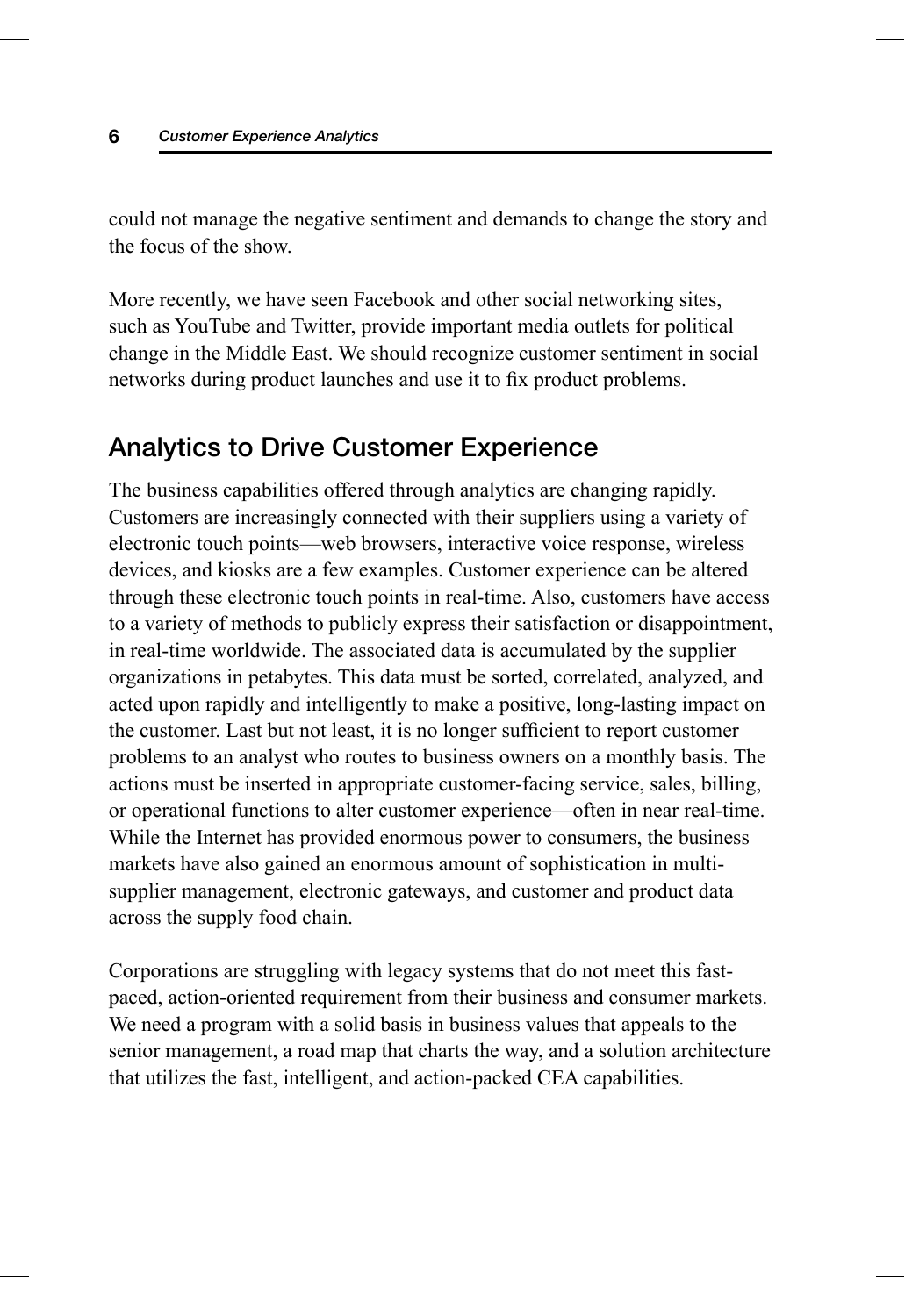### **Sources of Study Material**

Over the past 30 years, I have been in the business of developing customer experience. My major work is in explaining technical ideas to nontechnical audiences to gain their commitment and support for large, mission-critical CEA implementations. I also bring personal experience in designing and building CEA solutions across the globe in a number of industries. Using a series of case studies from a variety of industries, this book will demonstrate transformation to a world-class customer experience.

Under Bob Keseley's leadership, IBM created an Information Agenda® program that offers business and technical advice to customers regarding use of IT for analytics. In the two years that the Information Agenda team has been in business, they have seen CEA grow as the most important area of analytics. They have also seen a strong demand for CEA ideas and best practices. The Information Agenda team has conducted over 500 workshops and has accumulated an enormous understanding of the market for CEA. There is a global interest in these solutions, as each quarter, they share workshop reports created in German, Japanese, Mandarin, Spanish, French, and other languages. There is also a growing interest and action in the growth markets. The case studies and the methodologies reported in this book heavily draw upon the Information Agenda intellectual assets, products, references, and case studies.

While there is an enormous demand for CEA, most organizations are constrained in their ability to develop systems that span many divisions and geographies. Many legal and political challenges exist, with customer data privacy being one of the most important areas of concern. These organizations also require collaboration across entities known to work as silos before. We are also seeing coalitions across companies to create new information markets, where each company delivers a small portion of the overall information pie to be integrated and consumed by the end users. The case studies and best practices provided here have identified business capabilities enabled by CEA, if we can break the barriers and start to assemble an integrated understanding of the customer. These business capabilities have enabled organizations to build significant competitiveness and in many cases bring disruptive changes in the marketplace.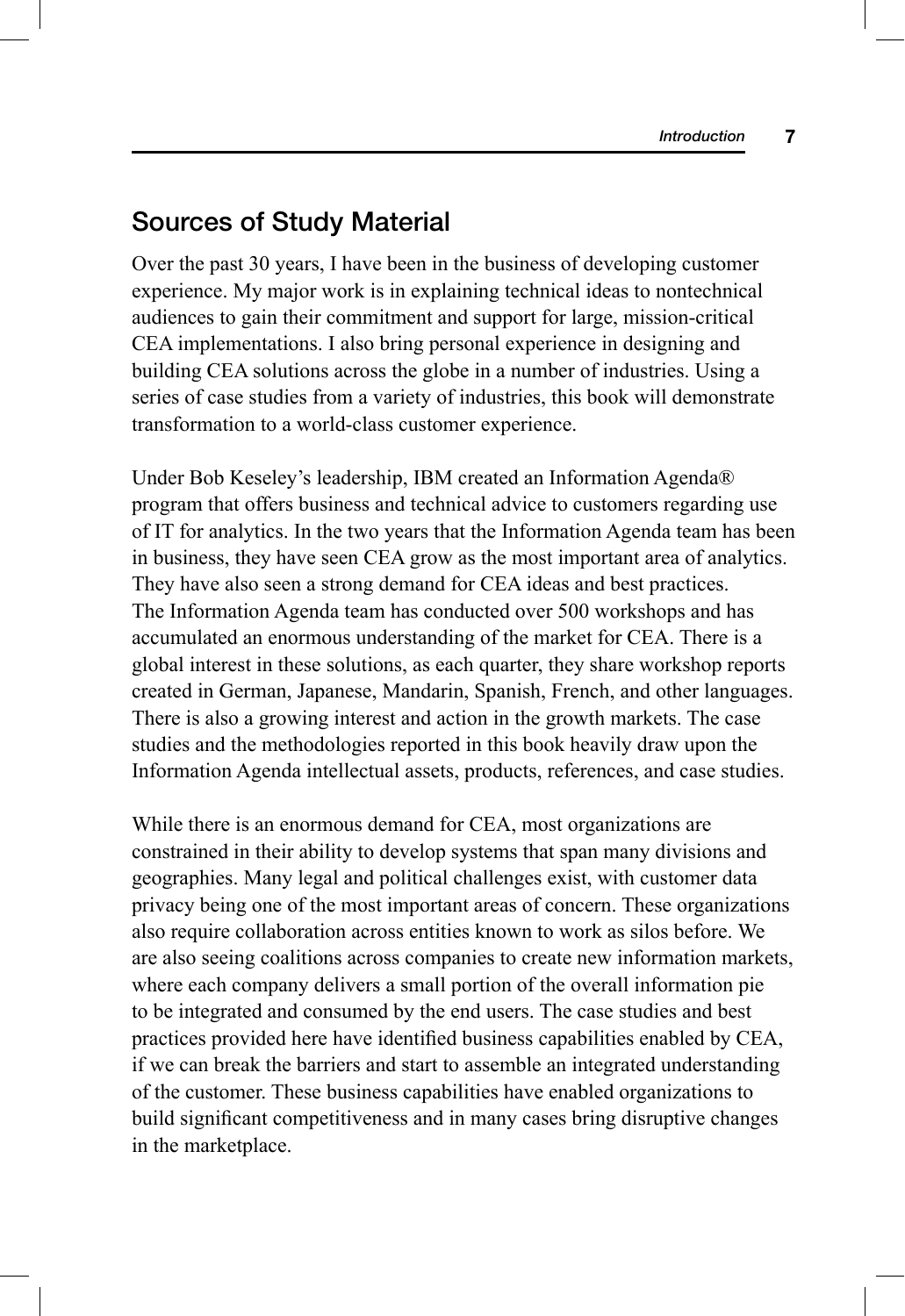CEA is a continuum. What may be the target state for one organization is a starting point for another. At times, we do not have business justification for going beyond a certain level of sophistication. I have introduced maturity levels to acknowledge this continuum.

### **Book Organization and Intended Audience**

The book includes three major segments. The first segment introduces the concept of Customer Experience Analytics using a series of customer experience scenarios. It discusses three enablers for CEA: automation in customer-facing processes and products, customer use of CEA data for decision-making, and emerging markets for customer data that are fueling a monetization of customer experience information. It also addresses regulatory concerns and changes coming rapidly to govern the movement of customer data. The second segment covers the CEA solution—including Master Data Management, Data Movement, Stream Computing, Analytics Engines, Predictive Modeling, and Privacy Management. This section also includes key technical contributions each area is making to the overall CEA solution. The third section provides a mechanism to establish the program, identify value, and measure progress.

This book is intended for a semi-technical audience. It uses a series of scenarios, case studies, and allegories to illustrate the CEA business opportunity, solution, and program. The technical terms are defined for easy reference. I have chosen consumer scenarios and pulled everyday examples from my own experiences. I have provided selected "deep dives" into technical details to help readers understand the technologies in the context of the solution. While business-to-business markets provide rich scenarios, I hope to cover them in a separate book or white paper.

This book is intended for two distinct audiences, each of which may read the book for different reasons. The technical community understands its products and how they are used. The business community has interesting problems and is in search of technologies. Very often, the technical community has good understanding of point products but not the end-to-end architecture for a solution. Similarly, the business community has a good understanding of immediate business requirements but not a full awareness of how technology